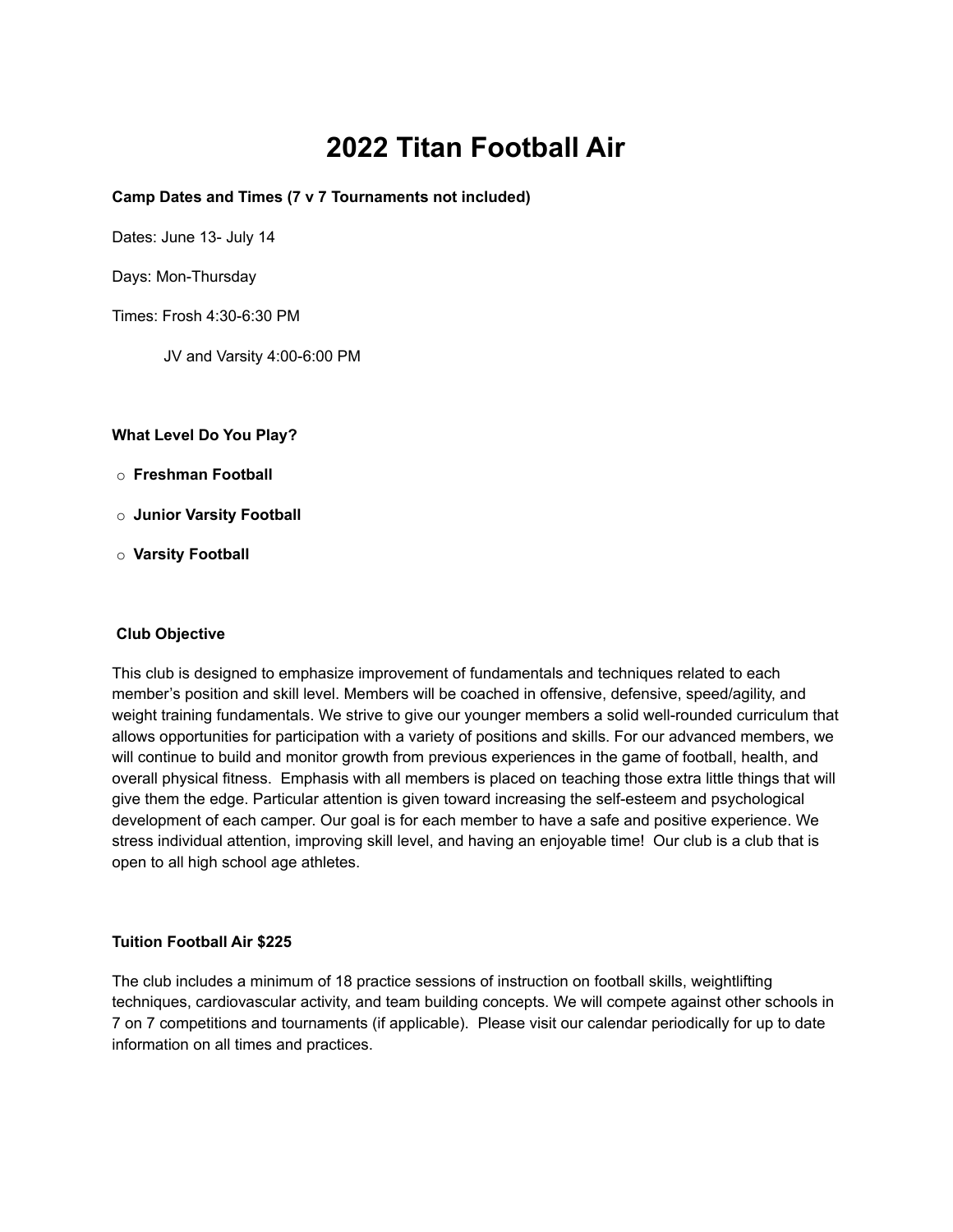#### **What to Bring**

Members are encouraged to bring water, sunscreen, a mouth piece, athletic running or training shoes, and cleats (skate board shoes or non-athletic shoes highly discouraged).

#### **Medical Information**

All members must have their own personal medical insurance and **must sign up for AAU** to attend club activities. Please fill out the following medical information form and waiver completely. This form must be on file before you will be allowed to attend club activities.

**\*All members will sign up with AAU Football 7v.7 and must have an AAU card with an** *Added Benefit Membership* **to be eligible for the club. Note: Many of the student-athletes are already signed up through Aug. 31st, 2022.**

Please log into the following site and click the "Join AAU" icon. Join as an athlete in the 7v7 **football program [http://www.aauathletics.org](http://www.aauathletics.org/)**

Our AAU Club Name is **Titan Football Air** and our club code is **W35CE8**

**Please register online OR mail the forms (pgs. 1-7) and check by June 11th to reserve your slot. Forms of payment include check, venmo, or cash.**

<https://titanfootballcamps.com/>

Contact Kyle Williams, Camp Director at kywilliams@powayusd.com for more information.

*Make Checks Payable To:*

#### **Titan Football Air**

*Mail Checks to:*

**13868 Olive Mill Way**

**Poway, CA 92064**

**OR Venmo @titanfootballair (please include your player's name and grade level)**

**(Last 4 digits of Coach Williams Phone Number - 9439)**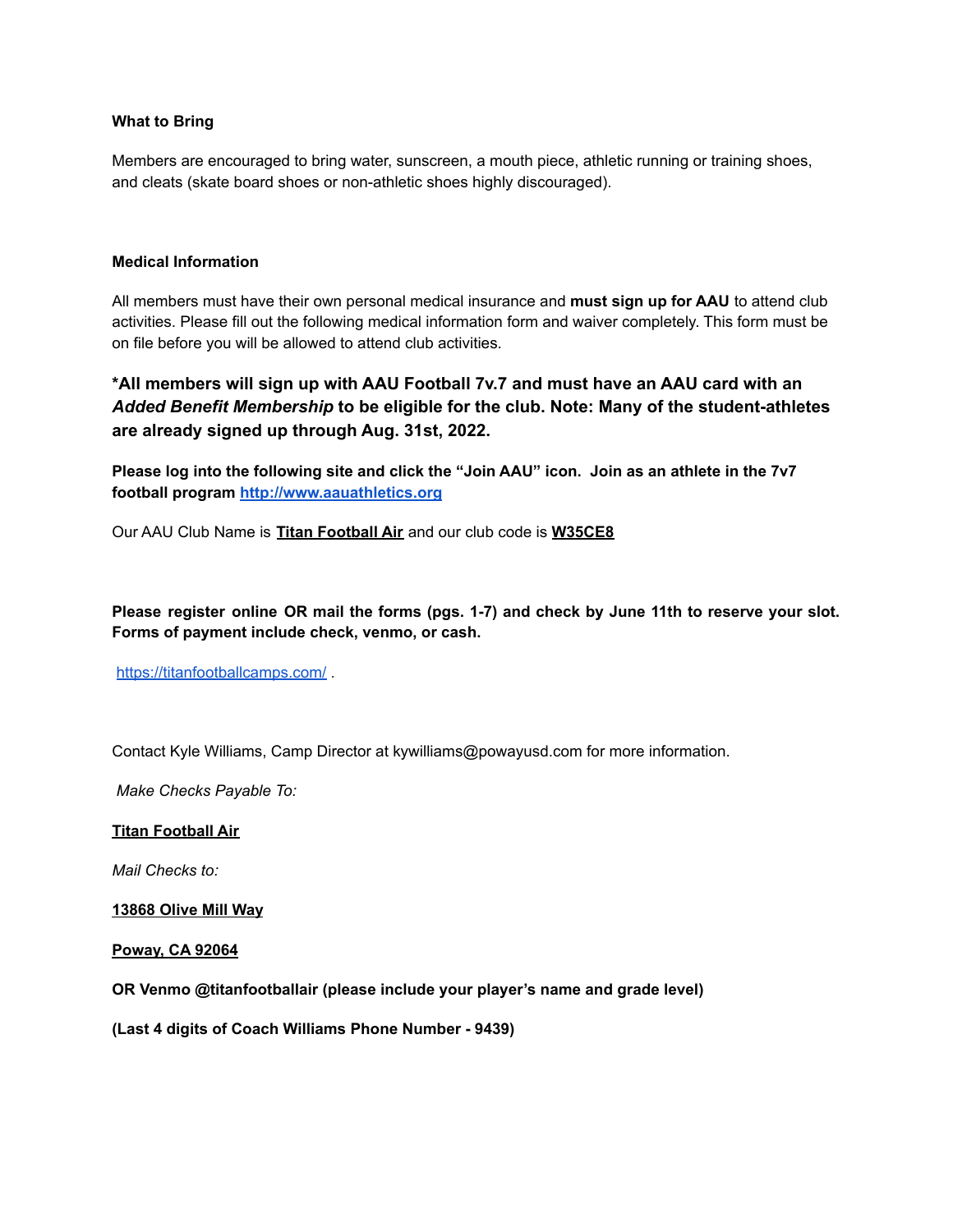# **2022 Titan Football Air MEDICAL INFORMATION FORM AND AUTHORIZATION FOR EMERGENCY TREATMENT**

| Date of Birth_____________________________                           |                                                                                                                                                                                                                                      |
|----------------------------------------------------------------------|--------------------------------------------------------------------------------------------------------------------------------------------------------------------------------------------------------------------------------------|
|                                                                      |                                                                                                                                                                                                                                      |
|                                                                      |                                                                                                                                                                                                                                      |
| <b>MEDICAL INFORMATION FORM: (Please Print Clearly)</b>              |                                                                                                                                                                                                                                      |
| Parent Release, Medical Treatment Authorization and Health Statement |                                                                                                                                                                                                                                      |
| Parent or Guardian                                                   |                                                                                                                                                                                                                                      |
|                                                                      | Address and the contract of the contract of the contract of the contract of the contract of the contract of the contract of the contract of the contract of the contract of the contract of the contract of the contract of th       |
|                                                                      |                                                                                                                                                                                                                                      |
| Parent's Phone:                                                      |                                                                                                                                                                                                                                      |
|                                                                      | Other Emergency Contact Name <b>Example 20 Figure 20 Figure 20 Figure 20 Figure 20 Figure 20 Figure 20 Figure 20 Figure 20 Figure 20 Figure 20 Figure 20 Figure 20 Figure 20 Figure 20 Figure 20 Figure 20 Figure 20 Figure 20 F</b> |
|                                                                      | Medical Insurance Co. ______________________________Policy Number________________                                                                                                                                                    |
| should be aware in order to administer medical                       | Please list any medical conditions that the camper might have of which the medical authorities                                                                                                                                       |

treatment:\_\_\_\_\_\_\_\_\_\_\_\_\_\_\_\_\_\_\_\_\_\_\_\_\_\_\_\_\_\_\_\_\_\_\_\_\_\_\_\_\_\_\_\_\_\_\_\_\_\_\_\_\_\_\_\_\_\_\_\_\_\_\_\_\_\_\_\_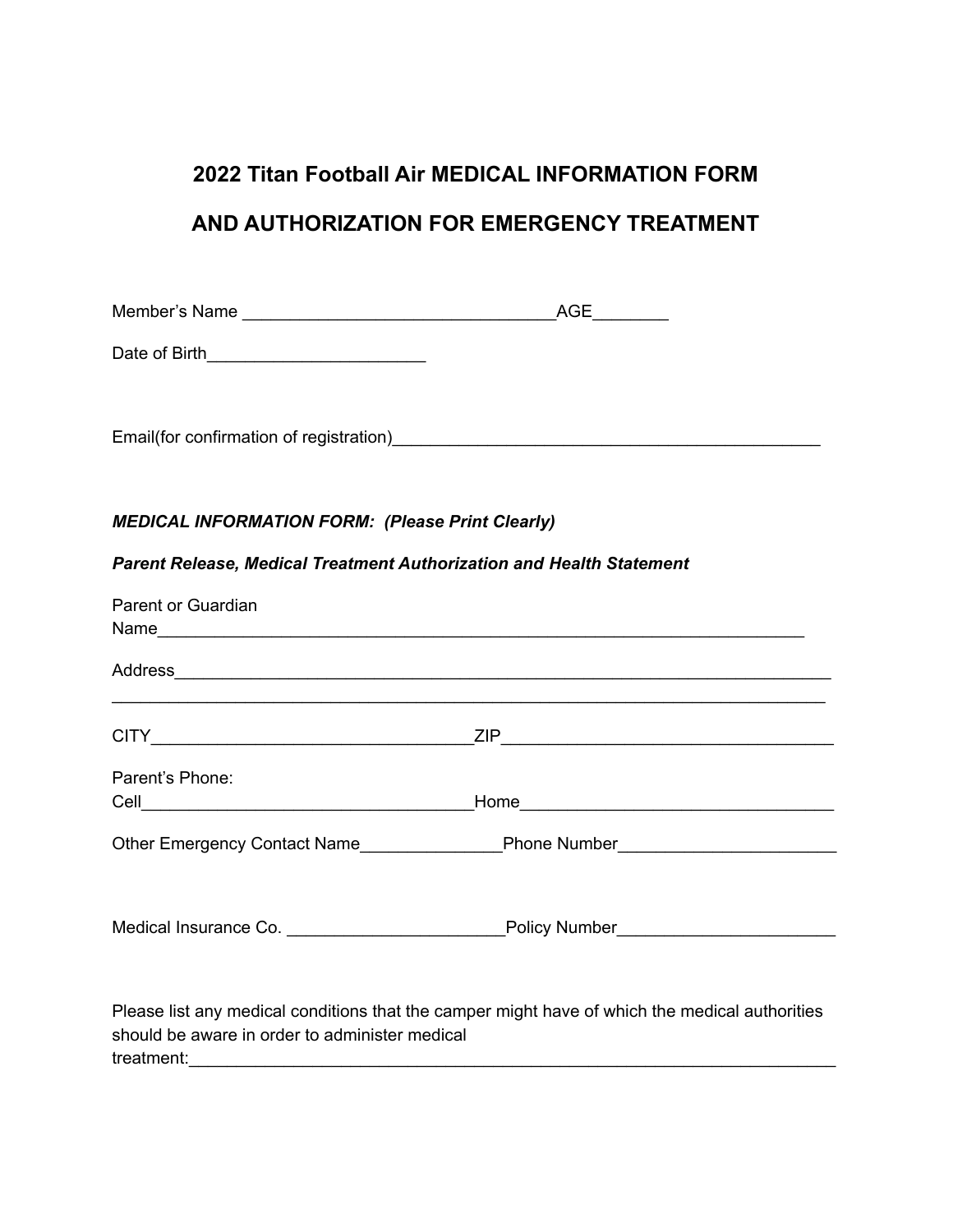I do hereby, and on behalf of Attendee, give my consent to Kyle Williams and the staff of the Titan Football Air Club to act for me according to their best judgment in any emergency requiring medical attention if such treatment should be necessary or desirable during the course of Attendee's participation.

\_\_\_\_\_\_\_\_\_\_\_\_\_\_\_\_\_\_\_\_\_\_\_\_\_\_\_\_\_\_\_\_\_\_\_\_\_\_\_\_\_\_\_\_\_\_\_\_\_\_\_\_\_\_\_\_\_\_\_\_\_\_\_\_\_\_\_\_\_\_\_\_\_\_\_\_ \_\_\_\_\_\_\_\_\_\_\_\_\_\_\_\_\_\_\_\_\_\_\_\_\_\_\_\_\_\_\_\_\_\_\_\_\_\_\_\_\_\_\_\_\_\_\_\_\_\_\_\_\_\_\_\_\_\_\_\_\_\_\_\_\_\_\_\_\_\_\_\_\_\_\_\_

I hereby assume all risks of injury, known and unknown, to my child arising from participation in the program, and assume full responsibility for participation in the program, and assume full responsibility for participation of my child. **I do hereby, and on behalf of Attendee, further understand that I will be financially responsible for all charges and fees incurred in the rendering of such treatment, regardless of whether or not my medical insurance would cover such charges and fees.**

My signature also certifies that my child has accident medical insurance and has obtained proper medical care for any current medical condition for the duration of the Titan Football Air Club.

I have read this document in its entirety, fully understand its terms, understand that I have waived substantial rights by signing it, and sign it freely, voluntarily, and without inducement. By my signature below I am verifying and warranting that the Attendee does have such coverage.

Signature of Parent or Guardian

 $DATE$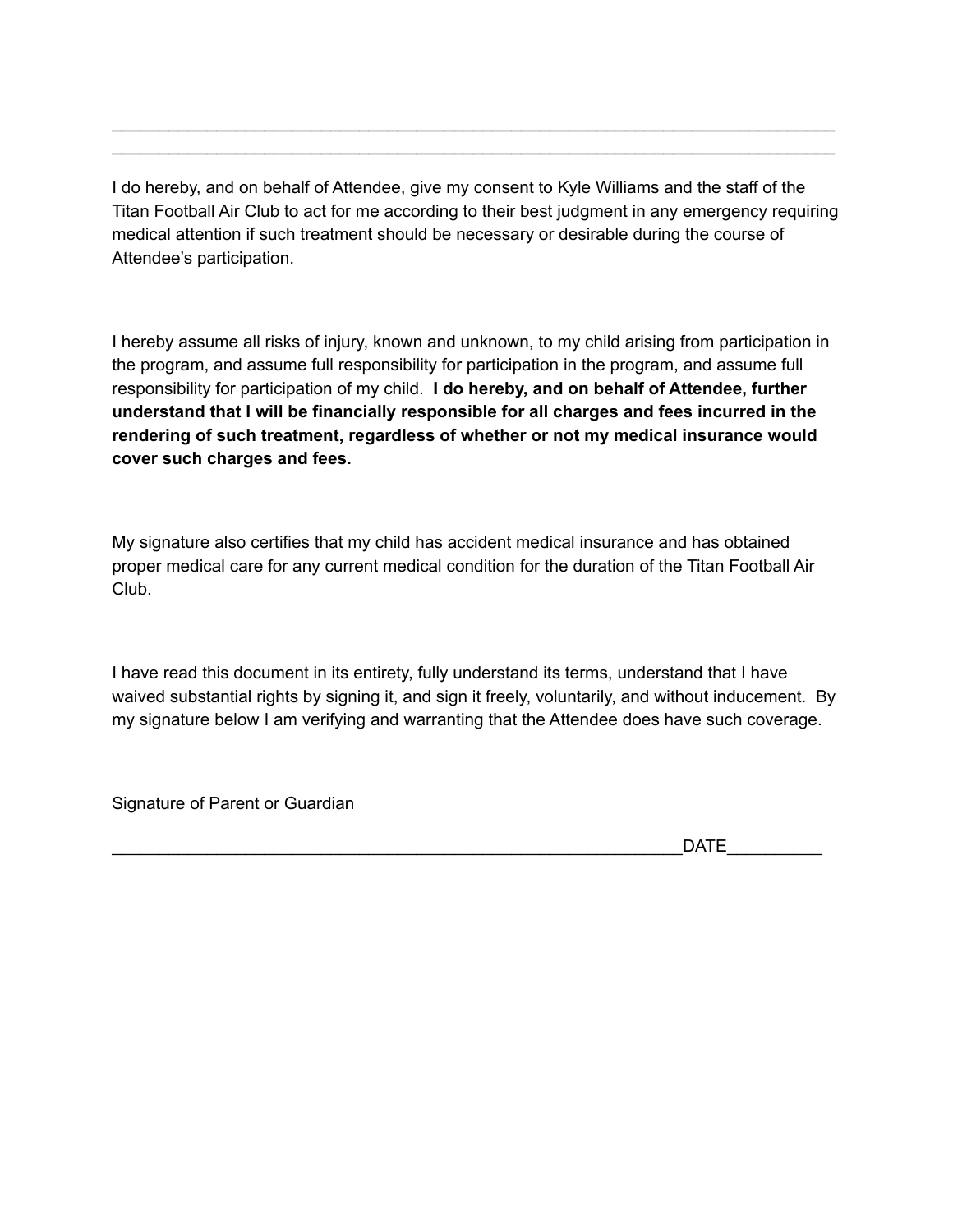### **Please Write your AAU Membership ID#\_\_\_\_\_\_\_\_\_\_\_\_\_\_\_\_\_\_\_\_\_\_\_\_\_\_\_\_\_\_\_\_\_\_\_\_\_\_\_\_\_\_\_\_\_\_\_**

## **Waiver of Liability, Release, Assumption of Risk, Indemnity and Hold Harmless Agreement**

Name of Attendee:\_\_\_\_\_\_\_\_\_\_\_\_\_\_\_\_\_\_\_\_\_\_\_\_\_\_\_\_\_\_\_\_\_ Age:\_\_\_\_\_\_\_\_\_

Date of Birth: Date of Birth:

**WAIVER OF LIABILITY AND RELEASE.** In consideration for the Attendee being permitted to participate in the club(s) activities, I do hereby, and on behalf of Attendee, Attendee's heirs, personal representatives or assigns, waive and release forever, any and all rights forclaims and/or damages Attendee may have against Kyle Williams ("Coach"), the Titan Football Air Club and Clinic staff, employees, agents, and volunteers (collectively "Camp Staff"), all sponsors of the Titan Football Air Club and their respective affiliates, officers, directors, shareholders, employees, agents, representatives,successors, assigns, and insurers (collectively "Club Sponsors"), and the Poway Unified School District, its board, officers, agents, and employees (collectively "PUSD"), from and against any and all liability for any harm, injury, damage, claims, demands, actions, costs, and expenses of any nature, which Attendee may have or may hereafter accrue to Attendee, arising out of or related to, including but not limited to, Attendee's participation in any of the Titan Football Air Club and activities ("Passing Leagues"), including ANY loss, damage, or personal injury that may be sustained by Attendee or by any property belonging to Attendee, whether caused by negligence or carelessness on the part of the Coach, Camp Staff, Camp Sponsors, or PUSD, or otherwise, while Attendee is in, on, upon, or in transit to or from the premises where the Activities or any adjunct Titan Football Air Club activities are being conducted. I do hereby, and on behalf of Attendee, intend this to be a complete and unconditional release of all liability to the greatest extent allowed by law.

**WAIVER OF RIGHTS UNDER CALIFORNIA CIVIL CODE SECTION 1542.** I do hereby, and on behalf of Attendee, Expressly waive all rights under Section 1542 of the California Civil Code, and under any and all similar laws of any applicable jurisdiction. I am aware that Section 1542 provides as follows: *"A general* release does not extend to claims which the creditor does not know or suspect to exist in his or her favor at the time of executing the release, which if known by him or her must have materially affected his or her *settlement with the debtor."*

**ASSUMPTION OF RISK.** I do hereby, and on behalf of Attendee, accept, understand and assume that that participation in the Titan Football Air Club activities carries with it certain inherent risks that cannot be eliminated regardless of the care taken to avoid injuries or illness. I do hereby, and on behalf of Attendee, accept, understand and assume that the Titan Football Air Club activities carry with them inherent risks due to the physical nature of the activities which include but are not limited to, physical contact with other participants, footballs being thrown, physical drills, and activities related to playing a physical sport like football. I do hereby, and on behalf of Attendee, accept, understand and assume that these risks include minor injuries such as scratches, bruises, sprains, more serious injuries, including possible permanent physical and/or mental damage, heart attacks, concussions, paralysis, or death, or acquiring an illness of any kind. I do hereby, and on behalf of Attendee, agree that Attendee has agreed to follow all instructions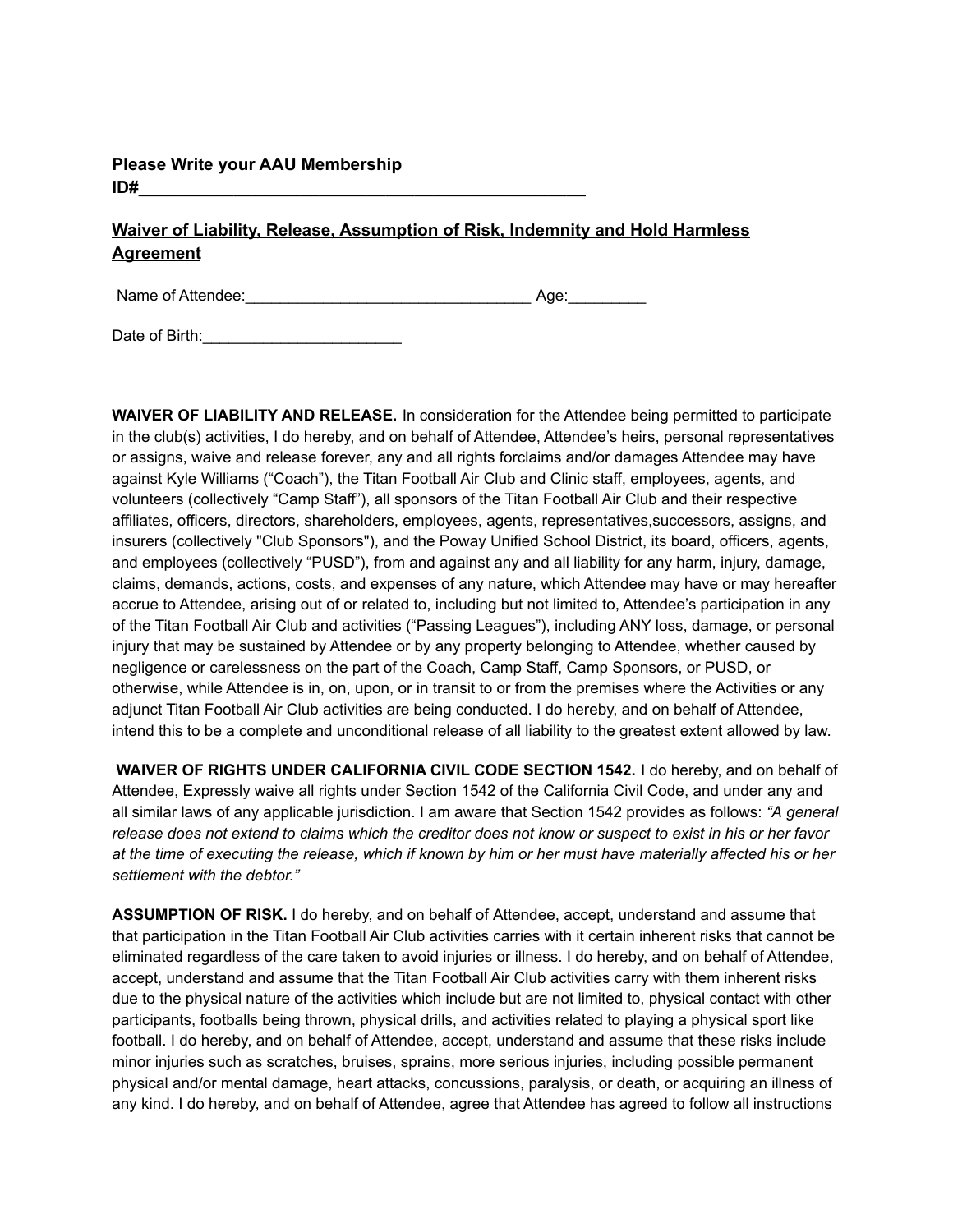of Coach and Club Staff, and to wear all necessary, recommended, and appropriate protective gear and equipment during the course of the Titan Football Air Club.

**INDEMNITY AND HOLD HARMLESS AGREEMENT.** I do hereby, and on behalf of Attendee, agree to indemnify and hold Coach, Club Staff, Club Sponsors, and PUSD harmless from any and all claims, actions, suits, procedures, costs, expenses, damages, liabilities, and any attorney's fees brought as a result of Attendee's involvement in the Titan Football Air Club, and I agree to reimburse the Coach, Club Staff, Club Sponsors, and PUSD for any such expenses incurred by them.

**ACKNOWLEDGMENT OF COACH, CLUB STAFF INVOLVEMENT.** I do hereby, and on behalf of Attendee, understand that the Titan Football Air Club is neither administered nor sponsored by the Poway Unified School District, and that the Coach and the Club Staff are administering the Titan Football Air Club outside of his/their employment with the School District, if any.

**Initials\_\_\_\_\_\_\_\_\_\_\_\_\_**

| Name of Attendee: | Aae: | Date of |
|-------------------|------|---------|
| Birth:            |      |         |

**CONSENT FOR USE OF PHOTOGRAPHS AND VIDEO, NAME, LIKENESS.** I do hereby, and on behalf of Attendee, authorize Titan Football Air Club to take photographs and video recordings of Attendee and/or myself in connection with the Titan Football Air Club. I agree that Titan Football Air Club and Clinic shall own exclusively all copyright and other rights to such photographs and video, and may use them, as well as my name and Attendee's name and likeness, forever and throughout the world, in any and all media, in connection with promoting or publicizing the Titan Football Air Club and its current or future events, without compensation to Attendee or myself. Furthermore, I do hereby, and on behalf of Attendee, authorize the Camp Sponsors to take photographs and video recordings of Attendee and/or myself in connection with the Titan Football Air Club. I agree that the Camp Sponsors shall own exclusively all copyright and other rights to such photographs and video they take, and may use them, as well as my name and Attendee's name and likeness, forever and throughout the world, in any and all media, in connection with promoting or publicizing the Club Sponsors and their current or future events, without compensation to Attendee or myself.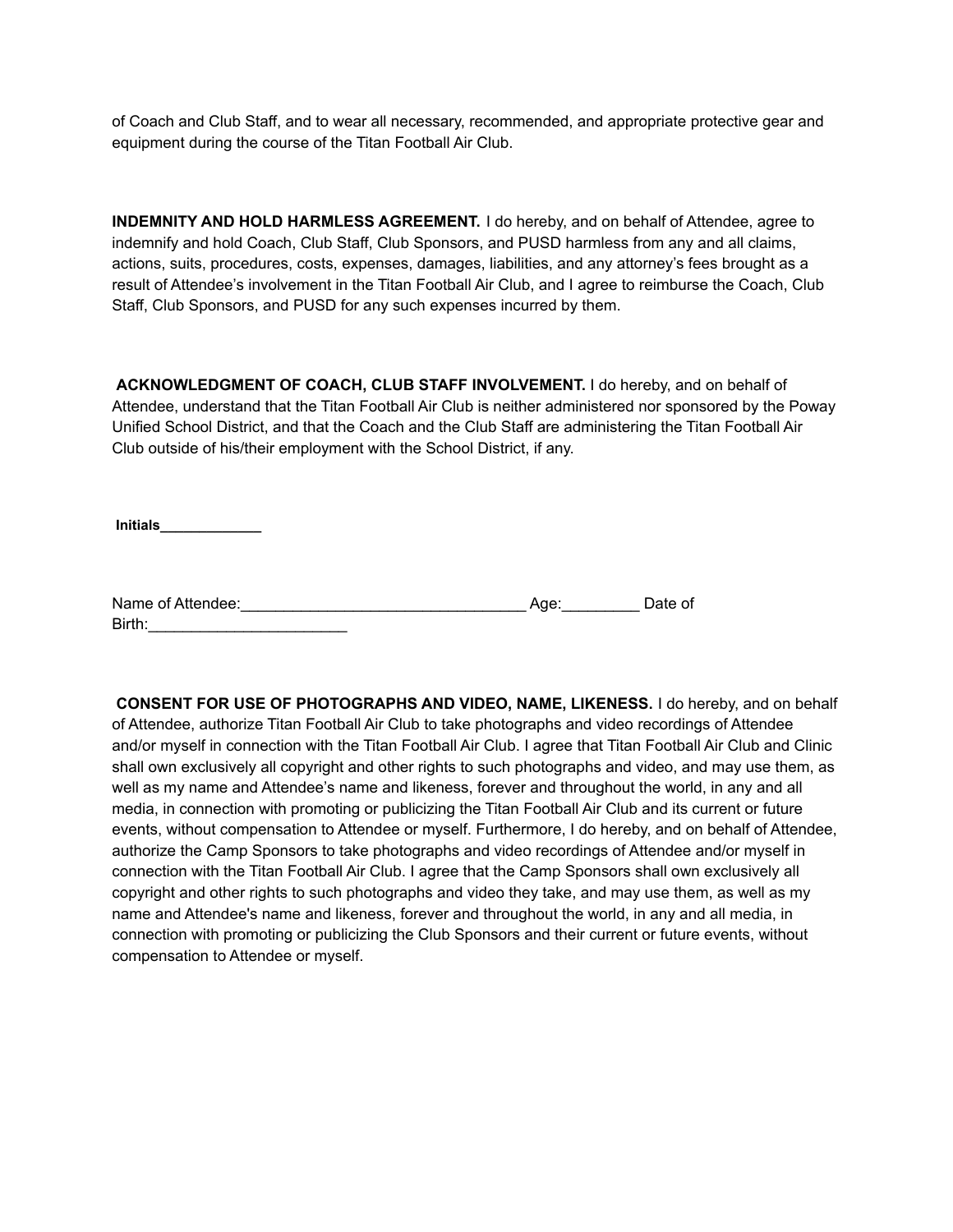**REPRESENTATION OF ATTENDEE'S PHYSICAL FITNESS TO PARTICIPATE.** I do hereby, and on behalf of Attendee, represent that, within one year prior to the date of the execution of this form, Attendee has undergone a full and complete physical examination administered by a Board-certified physician who will supply to Titan Football Air Club or its designated representative, a letter certifying, on the basis of this examination, that Attendee is physically fit to play the game of football and otherwise to participate in the Titan Football Air Club activities.

**SEVERABILITY.** I do hereby, and on behalf of Attendee, further expressly agree that the foregoing "Waiver of Liability and Release, Assumption of Risk, and Indemnity and Hold Harmless Agreement" is intended to be as broad and inclusive as is permitted by law, and that if any portion thereof is held to be invalid, that it is agreed that the balance shall, notwithstanding, continue in full legal force and effect.

*\*\*Please place a checkmark below indicating if you are the parent or legal guardian of a minor attendee.*

#### **CERTIFICATION OF PARENT OR LEGAL GUARDIAN**

I certify that I am the parent or legal guardian of the child Attendee listed above. I acknowledge I have carefully read the full contents of this "Waiver of Liability, Release, Assumption of Risk, Indemnity and Hold Harmless Agreement," that I fully understand its contents, and have signed below on my behalf and also on behalf of the Attendee, on my own free will.

 $\mathcal{L}_\text{max}$  , and the set of the set of the set of the set of the set of the set of the set of the set of the set of the set of the set of the set of the set of the set of the set of the set of the set of the set of the

#### **Signature of Parent/Legal Guardian of Attendee or Adult Attendee Date**

 $\mathcal{L}_\text{max}$  , and the set of the set of the set of the set of the set of the set of the set of the set of the set of the set of the set of the set of the set of the set of the set of the set of the set of the set of the

 $\mathcal{L}_\text{max}$  , and the contract of the contract of the contract of the contract of the contract of the contract of the contract of the contract of the contract of the contract of the contract of the contract of the contr

**Printed Name**

**Telephone Number**

**\*\*\*ATTENTION: Please make sure you have: (1) Signed and Dated the Medical Information Form on Page 3, (2nd) your child's AAU Policy Number, (3rd) a copy of a physical (if completed), (4th) Initialed Page 5, and (5th) Signed and Dated Page 7 of this form. Otherwise, your Application process will be delayed, and the attendee will not be allowed to participate.\*\*\***